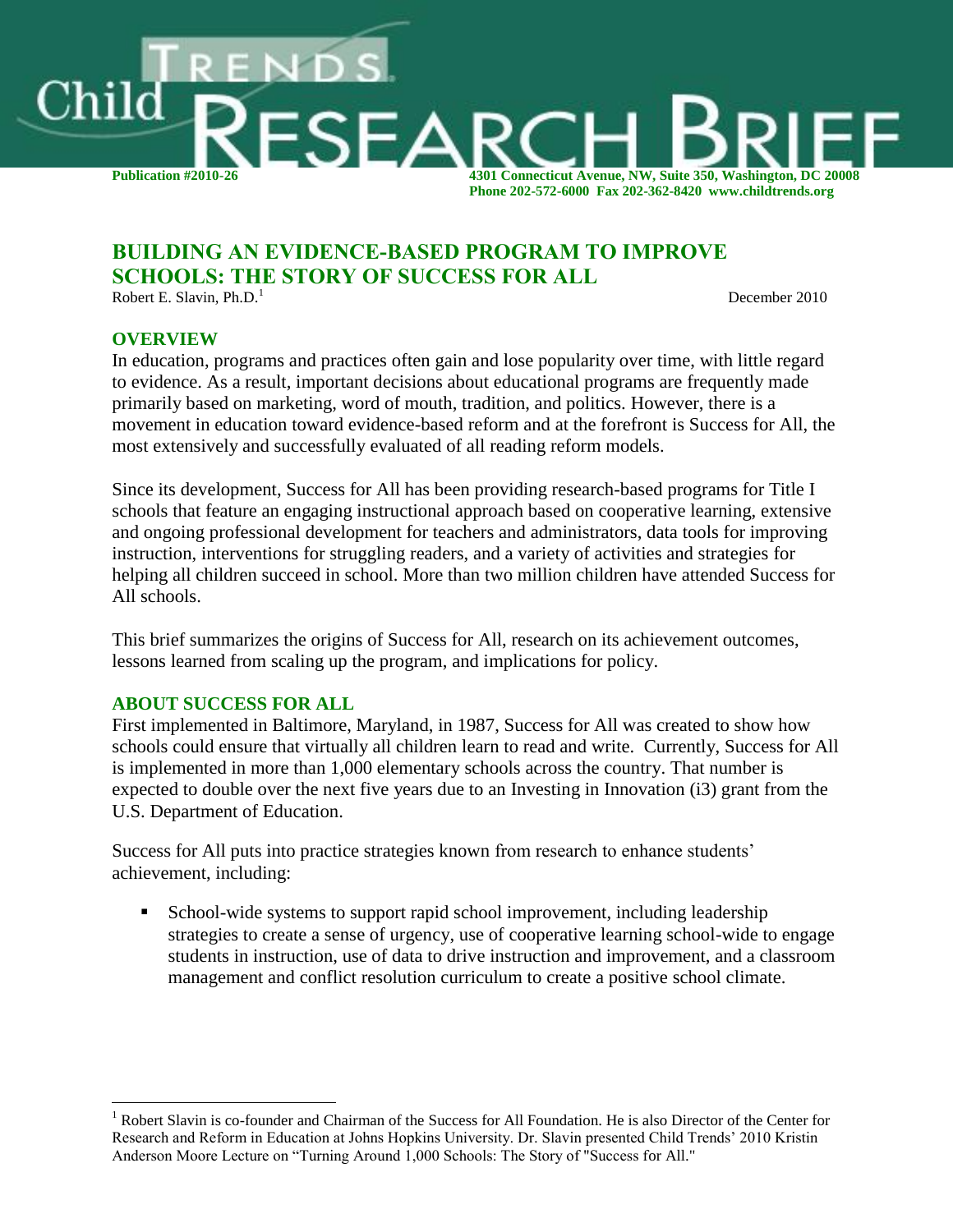- Integration of instructional processes with curriculum objectives in literacy supported by daily lesson guides and materials.
	- o Preschool and kindergarten programs that focus on building language, selfconcept, and early literacy skills.
	- o A beginning reading approach that uses phonetic mini-books, partner reading, brief video, and fast-paced instruction to help children develop phonemic awareness, phonics, comprehension, vocabulary and fluency, as well as a love of reading and confidence as readers.
	- o An upper-elementary reading approach that emphasizes cooperative learning, teaching of metacognitive skills, fluency, comprehension in many genres, writing, and vocabulary.
- Constant assessment of children's progress and regrouping across grades and classes to ensure that all children are challenged.
- One-to-one tutoring for children, especially first graders, who are struggling in learning to read.
- A Solutions Team that works on nonacademic issues to help ensure that all children are ready to learn. This includes increasing parent involvement, addressing attendance and behavior issues, ensuring that children have vision and hearing screenings, addressing health and social issues, and reaching out to community members to support children's learning and well-being.
- Extensive professional development for teachers, administrators, and others in the school, including a full-time facilitator who works to ensure high-quality implementation of all program elements. Detailed initial training and ongoing coaching from the Success for All Foundation are provided to all Success for All schools.

# **EVALUATING SUCCESS FOR ALL**

Studies in many locations by many researchers have found that Success for All improves students' reading performance, reduces special education placements, and has positive impacts on other important outcomes as well.

For example:

 $\overline{\phantom{a}}$ 

Figure 1 summarizes results from a series of studies over a 10-year period carried out by many researchers in various parts of the U.S. Results indicate that students in Success for All schools were on average a full grade level ahead of students in similar comparison schools by fifth grade.<sup>2</sup> This difference was maintained during middle school. (Borman

 $2^2$  A "grade equivalent" is a measure used by educators that indicates performance on a test relative to national norms for that grade. For example, a child scoring at a 5.0 level early in fifth grade would be "at grade level," but another fifth grader might score at the 6th grade level, ahead of grade level, and a third at 4.0, below grade level. The graph shows average grade equivalents for experimental and control groups. For example, it shows that in fifth grade, Success for All students are a full year ahead of controls, so they perform at a level that the controls might be expected to reach a year or more later.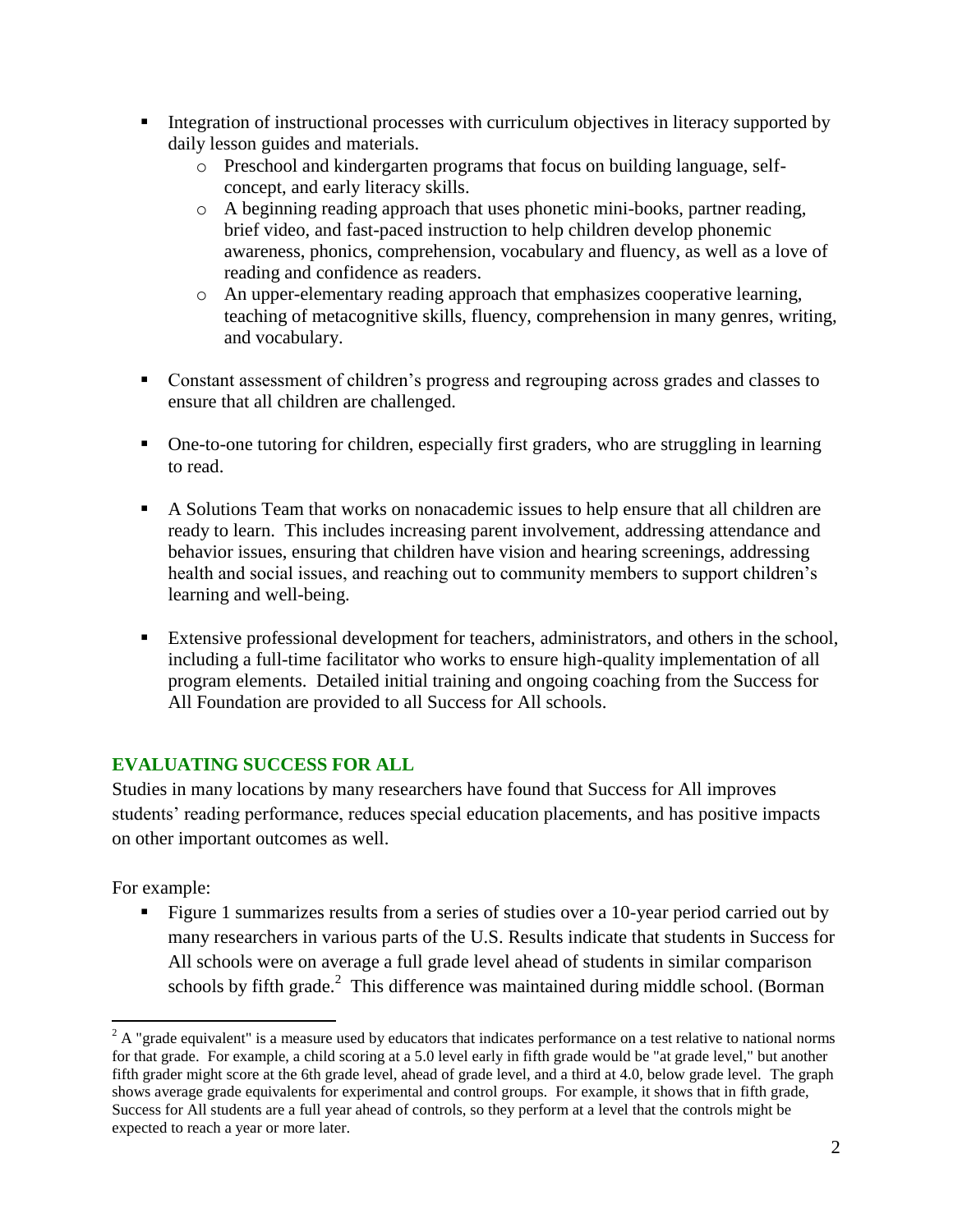

and Hewes 2002) In Figure 1, effect size (ES) is the proportion of a standard deviation by which Success for All students exceeded comparison students.

- A meta-analysis of research on 21 whole-school reform models categorized Success for All as one of only three programs with "Strongest Evidence of Effectiveness." (Borman, Hewes, Overman, and Brown 2003)
- Success for All was evaluated in a three-year cluster randomized control trial, the "gold standard" of research,<sup>3</sup> funded by the U.S. Department of Education between 2002 and 2006. The evaluation showed that students in Success for All schools achieved at significantly higher levels than similar students in control schools. The difference in only three years was enough to cut the black-white achievement gap in half. (Borman, Slavin, Cheung, Chamberlain, Madden, and Chambers 2007)
- In addition to increasing reading achievement, schools that implement Success for All have far fewer students assigned to special education and fewer students who must repeat grades. (Borman and Hewes 2002)
- Six studies have involved English language learners, and have shown that Success for All teachers are prepared to support these students' special needs and are successful in

 $\overline{\phantom{a}}$ 

<sup>3</sup> Moore, K.A. & Metz, A. (2008). Random Assignment Evaluation Studies: A Guide for Out-of-School Time Program Practitioners. (*Research-to-Results* Brief). Washington, DC: Child Trends.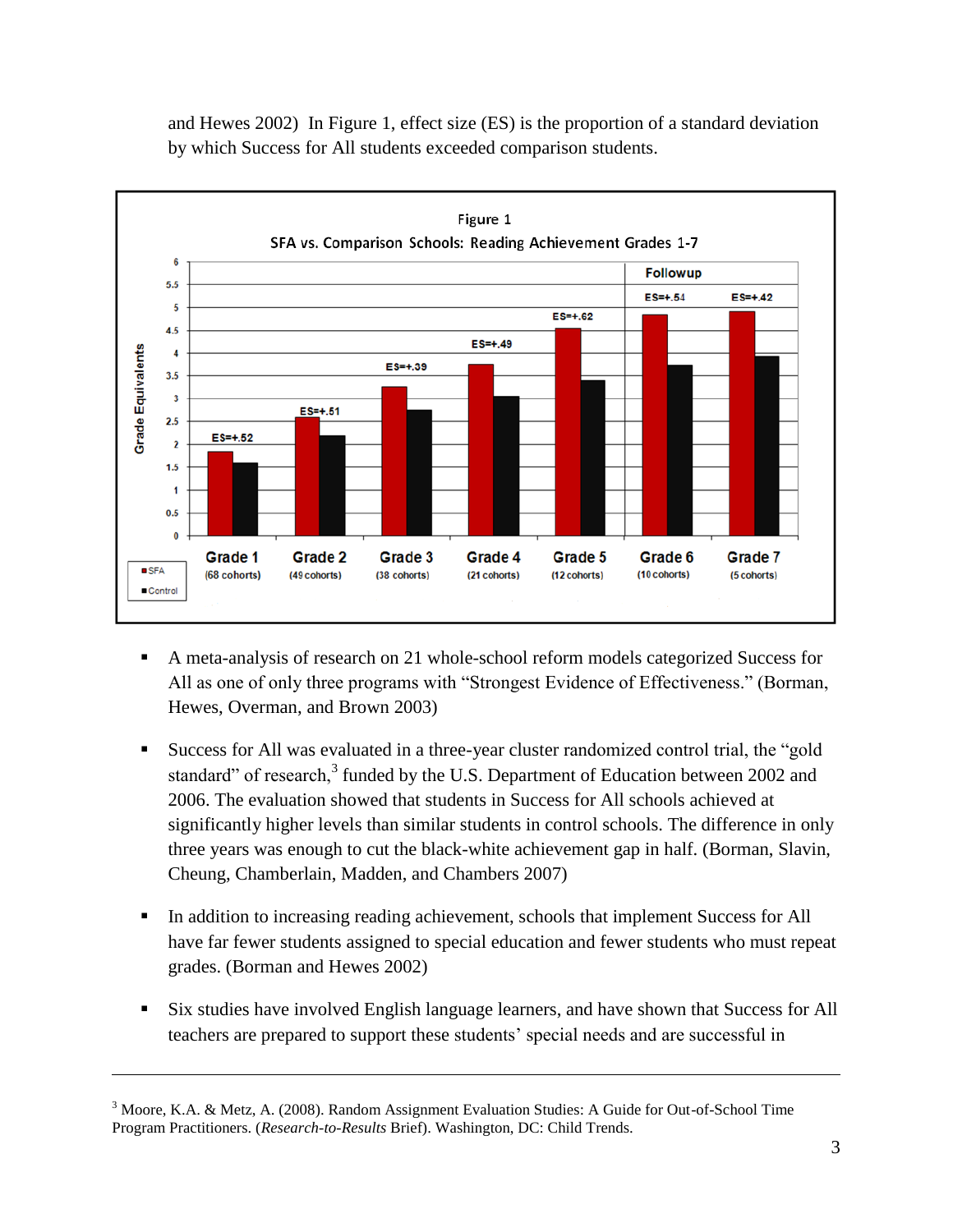increasing their reading levels substantially more than comparison schools. (Cheung and Slavin 2005)

- Research on the Success for All middle school program was reviewed by the federally funded What Works Clearinghouse. No middle school program was given a higher rating than Success for All for research quality and effectiveness. (Chamberlain, Daniels, Madden, and Slavin 2007) (Slavin, Daniels, and Madden 2005)
- Correnti (2009) and his colleagues at the University of Michigan carried out the largest matched evaluation of Success for All over a four-year period. The study compared three comprehensive school reform models, Success for All (30 schools), America's Choice (28 schools), and Accelerated Schools (31 schools). These were compared to 26 comparison schools. Two cohorts of students were followed from kindergarten to grade 3. Success for All students performed significantly better on Terra Nova tests than the comparison students, controlling for pretest scores.

## **LESSONS LEARNED FROM SCALING UP SUCCESS FOR ALL**

As schools across the country implemented Success for All, numerous lessons were learned:

- *Build national coaching capacity.* Being a part of a consistent national organization helps keep staff in different states focused on the mission.
- *Provide adequate coaching and monitor quality.* Even though on-site professional development is expensive to provide, it is the only way to bring about change. Professional development needs to be constantly monitored to make sure it's doing what it's intended to do.
- *Be explicit but adapt to local needs.* Innovation and adaptation can be made along the way, but there needs to be an overall understanding of the "big idea" from the beginning.
- *Obtain informed buy-in from teachers.* It is essential that teachers be on board from the outset. Before Success for All is implemented, teachers are asked to vote. Adopting Success for All requires endorsement by a supermajority of at least 75% of the teachers.
- *Use school-based facilitators.* School-based facilitators ensure that schools aren't just "going through the motions." There has to be someone in the school to make sure that the program is being implemented as intended.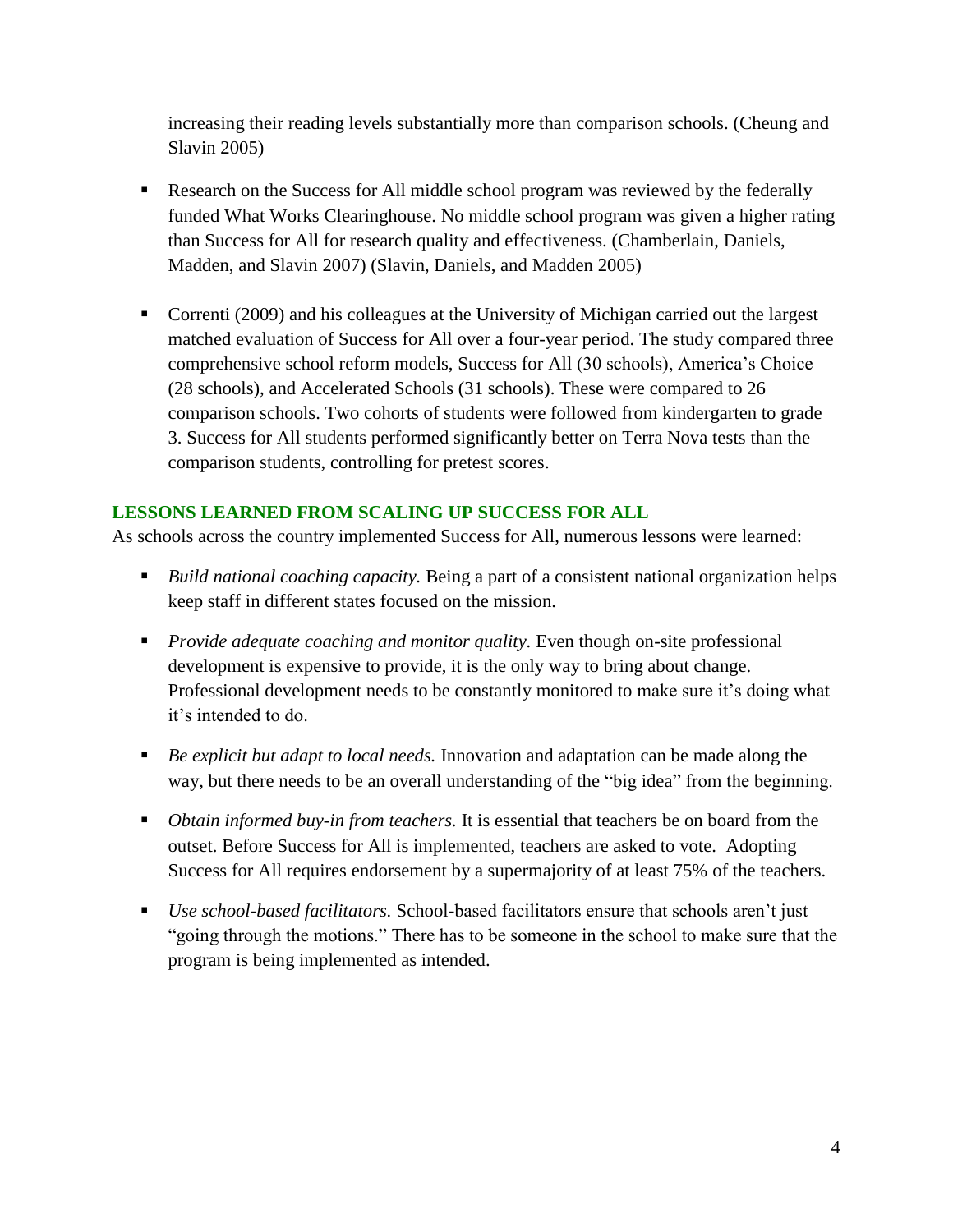## **IMPLICATIONS FOR POLICY**

- *Success for All demonstrates that reform can happen in ordinary Title I schools on a very large scale.* If Title I schools have help and support, they can make large differences in student achievement without a system overhaul.
- *Fund and encourage promising programs.* Title I schools should have the opportunity to choose among a variety of programs, all of which have strong evidence of effectiveness and are attractive and replicable.
- *Insist on rigorous evaluations.* The role of evaluation is absolutely essential. Evaluations have to be applied throughout the process so there is an awareness of what is working (or not) and changes can be made if positive results are not shown.
- *Provide grants to schools to adopt proven programs.* There needs to be an outside investment in what works. Providing grants will help to expand the implementation of research-proven programs.
- *Proactively disseminate information on proven approaches.* Schools need to know which programs have been proven to increase student achievement, so that schools can review their options and choose the program that best fits their needs.

# **CONCLUSION**

In a time when educators are increasingly being asked to use proven programs, Success for All demonstrates that rigorous research on practical programs can be done and can show substantial positive effects. The quantity and quality of research on Success for All, and the positive outcomes found in almost all studies by more than 50 investigators in many places, clearly establish that Success for All is highly effective in increasing student reading. The effects can be quite substantial, averaging more than half of the national white-minority achievement gap and almost a full grade equivalent by fifth grade (Borman et al., 2007). Every child should have a right to participate in a program with this level of evidence.

## **MORE INFORMATION**

For more information, visit the Success for All website, www.successforall.org, or write to the Success for All Foundation at 200 W. Towsontown Blvd., Baltimore, MD 21204 (tel. 1-800- 548-4998).